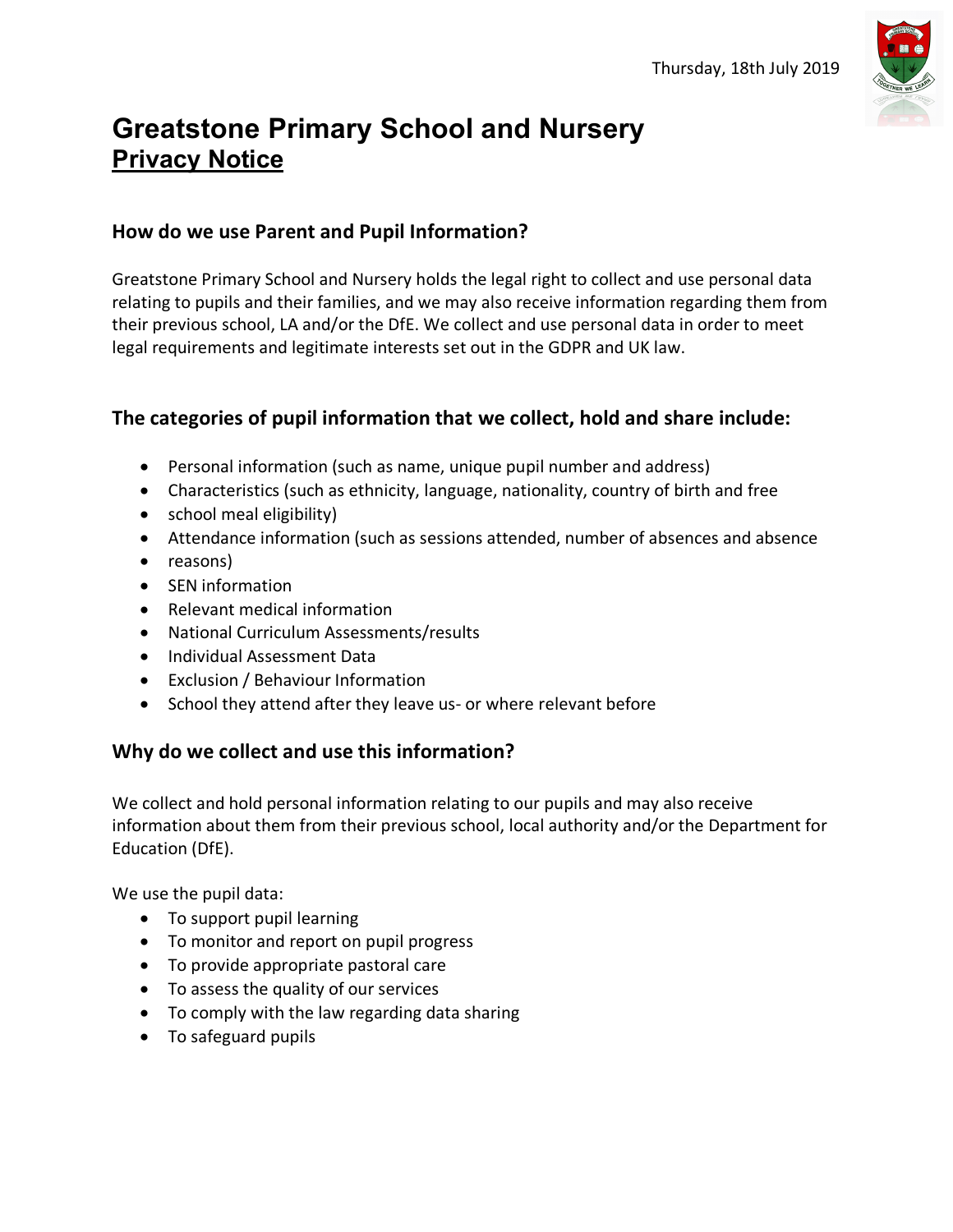

## **Who Processes your information?**

Greatstone Primary School and Nursery is the Data controller of the personal information you provide us. This means the school determines the purposes for which and the manner in which, any personal data relating to pupils and their families is to be processed.

In some cases your data will be outsourced to a third party processor or controller; However This will only be done with your consent, unless the Law requires the School to share your Data. Where the School outsources Data to a third party processor or controller, the same Data protection standards that Greatstone Primary School and Nursery upholds are imposed on the third party.

## **The lawful basis on which we use this information**

On the 25th May 2018 the Data Protection Act 1998 will be replaced by the General Data Protection Regulation (GDPR). The condition for processing under the GDPR will be: Article 6

1. Processing shall be lawful only if and to the extent that at least one of the following applies: (c)Processing is necessary for compliance with a legal obligation to which the controller is subject;

Article 9

1. Processing of personal data revealing racial or ethnic origin, political opinions, religious or philosophical beliefs, or trade union membership, and the processing of genetic data, biometric data for the purpose of uniquely identifying a natural person, data concerning health or data concerning a natural person's sex life or sexual orientation shall be prohibited.

2. Paragraph 1 shall not apply if one of the following applies:

(b) processing is necessary for the purposes of carrying out the obligations and exercising specific rights of the controller or of the data subject in the field of employment and social security and social protection law in so far as it is authorised by Union or Member State law or a collective agreement pursuant to Member State law providing for appropriate safeguards for the fundamental rights and the interests of the data subject;

The Education (Information about Individual Pupils) (England) Regulations 2013 - Regulation 5 'Provision of information by non-maintained special schools and Academies to the Secretary of State' states 'Within fourteen days of receiving a request from the Secretary of State, the proprietor of a non-maintained special school or an Academy (shall provide to the Secretary of State such of the information referred to in Schedule 1 and (where the request stipulates) in respect of such categories of pupils, or former pupils, as is so requested.' The Education Act 1996 - Section 537A – states that we provide individual pupil information as the relevant body such as the Department for Education.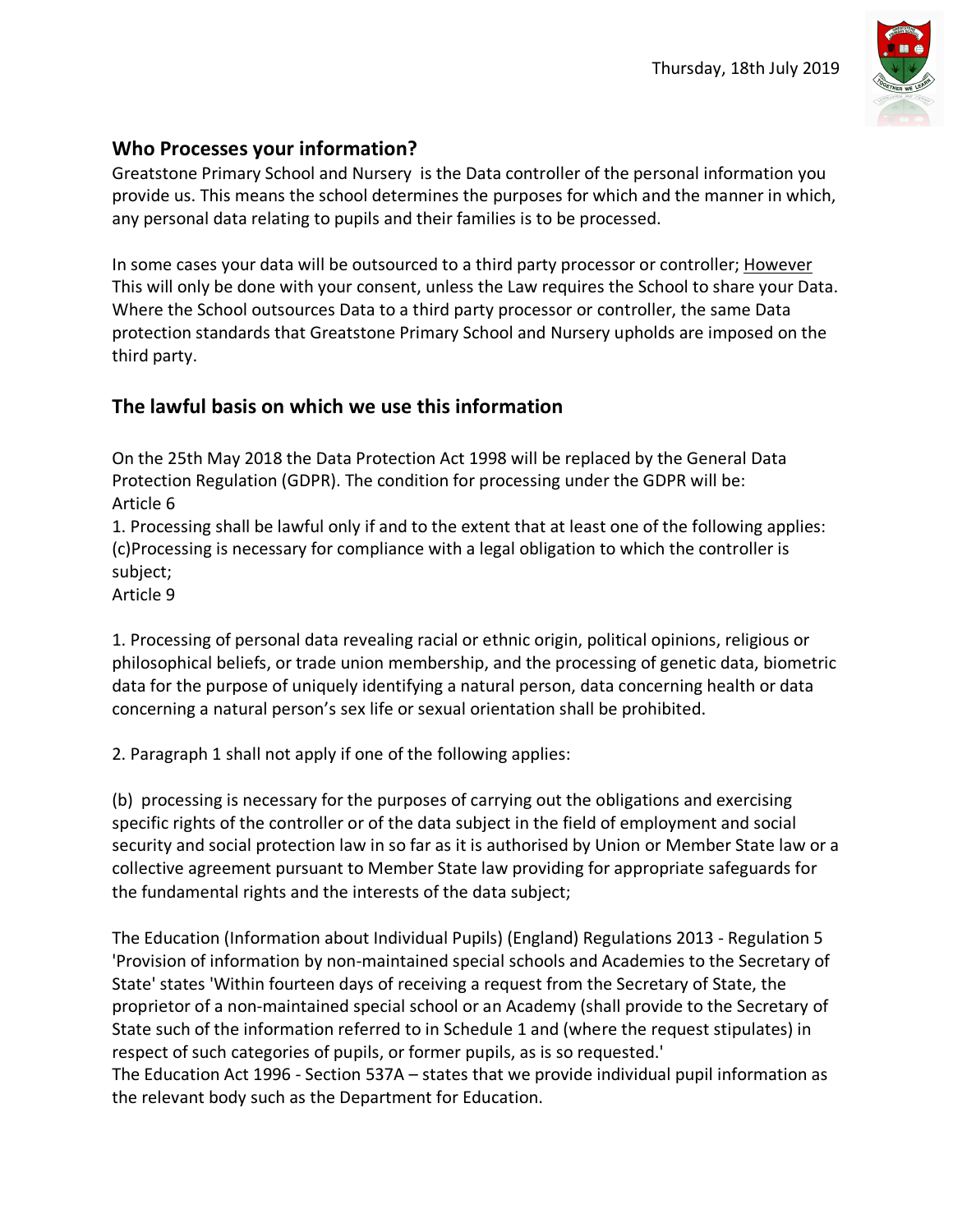

Children's Act 1989 – Section 83 – places a duty on the Secretary of State or others to conduct research.

## **Collecting pupil information**

Whilst the majority of pupil information you provide to us is mandatory, some of it is provided to us on a voluntary basis. In order to comply with the General Data Protection Regulation, we will inform you whether you are required to provide certain pupil information to us or if you have a choice in this.

#### **Storing pupil data**

Personal data relating to pupils at Greatstone Primary School and Nursery and their families is stored in line with the School and Nursery's GDPR Data Protection Policy.

In accordance with the GDPR, the school does not store personal data indefinitely; data is only stored for as long as is necessary to complete the task the data was collected for originally.

#### **Who we share pupil information with**

We routinely share pupil information with:

- Schools that the pupil's attend after leaving us
- Our Local Authority
- The Department for Education (DfE)
- School to school networks
- Relevant NHS staff including school nurse, Physiotherapists, SALT, Occupational Therapists, Audiology, Deaf CAMHS, Cochlear Implant Teams etc.

#### **Why do you share Pupil Information?**

We do not share information about our pupils with anyone without consent unless the law and our policies allow us to do so.

We share pupils' data with the Department for Education (DfE) on a statutory basis. This data sharing underpins school funding and educational attainment policy and monitoring. We are required to share information about our pupils with our local authority (LA) and the Department for Education (DfE) under section 3 of The Education (Information About Individual Pupils) (England) Regulations 2013.

#### **Data collection requirements**:

To find out more about the data collection requirements placed on us by the Department for Education (for example; via the school census) go to https://www.gov.uk/education/datacollection-and-censuses-for-schools.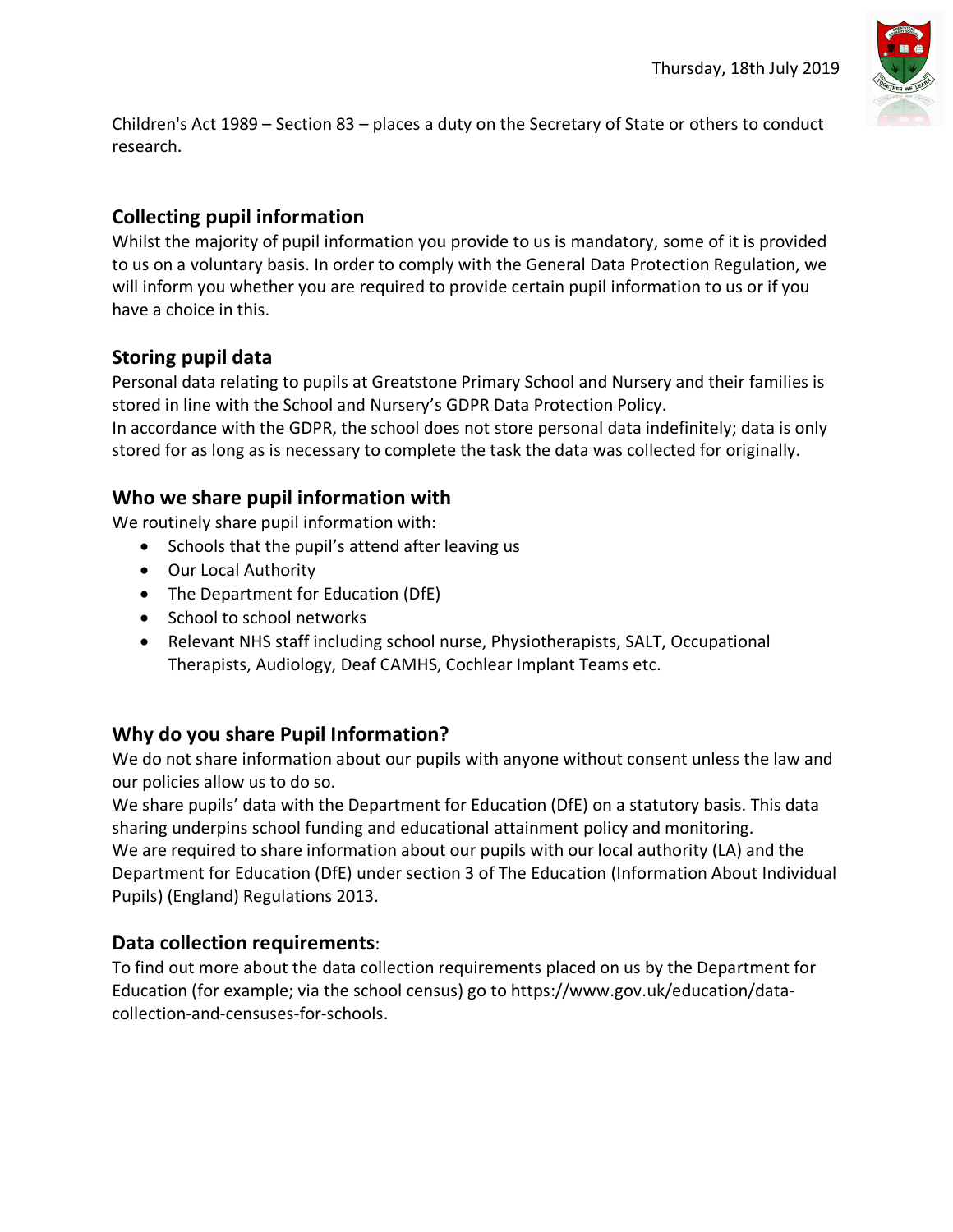

## **The National Pupil Database (NPD)**

The NPD is owned and managed by the Department for Education and contains information about pupils in schools in England. It provides invaluable evidence on educational performance to inform independent research, as well as studies commissioned by the Department. It is held in electronic format for statistical purposes. This information is securely collected from a range of sources including schools, local authorities and awarding bodies.

We are required by law, to provide information about our pupils to the DfE as part of statutory data collections such as the school census and early years' census. Some of this information is then stored in the NPD. The law that allows this is the Education (Information About Individual Pupils) (England) Regulations 2013.

To find out more about the NPD, go to https://www.gov.uk/government/publications/nationalpupil-database-user-guide-and-supporting-information.

The department may share information about our pupils from the NPD with third parties who promote the education or well-being of children in England by:

- conducting research or analysis
- producing statistics
- providing information, advice or guidance

The Department has robust processes in place to ensure the confidentiality of our data is maintained and there are stringent controls in place regarding access and use of the data. Decisions on whether DfE releases data to third parties are subject to a strict approval process and based on a detailed assessment of:

- who is requesting the data
- the purpose for which it is required
- the level and sensitivity of data requested: and
- the arrangements in place to store and handle the data

To be granted access to pupil information, organisations must comply with strict terms and conditions covering the confidentiality and handling of the data, security arrangements and retention and use of the data.

For more information about the department's data sharing process, please visit:

https://www.gov.uk/data-protection-how-we-collect-and-share-research-data

For information about which organisations the department has provided pupil information, (and for which project), please visit the following website:

https://www.gov.uk/government/publications/national-pupil-database-requests-received To contact DfE: https://www.gov.uk/contact-dfe